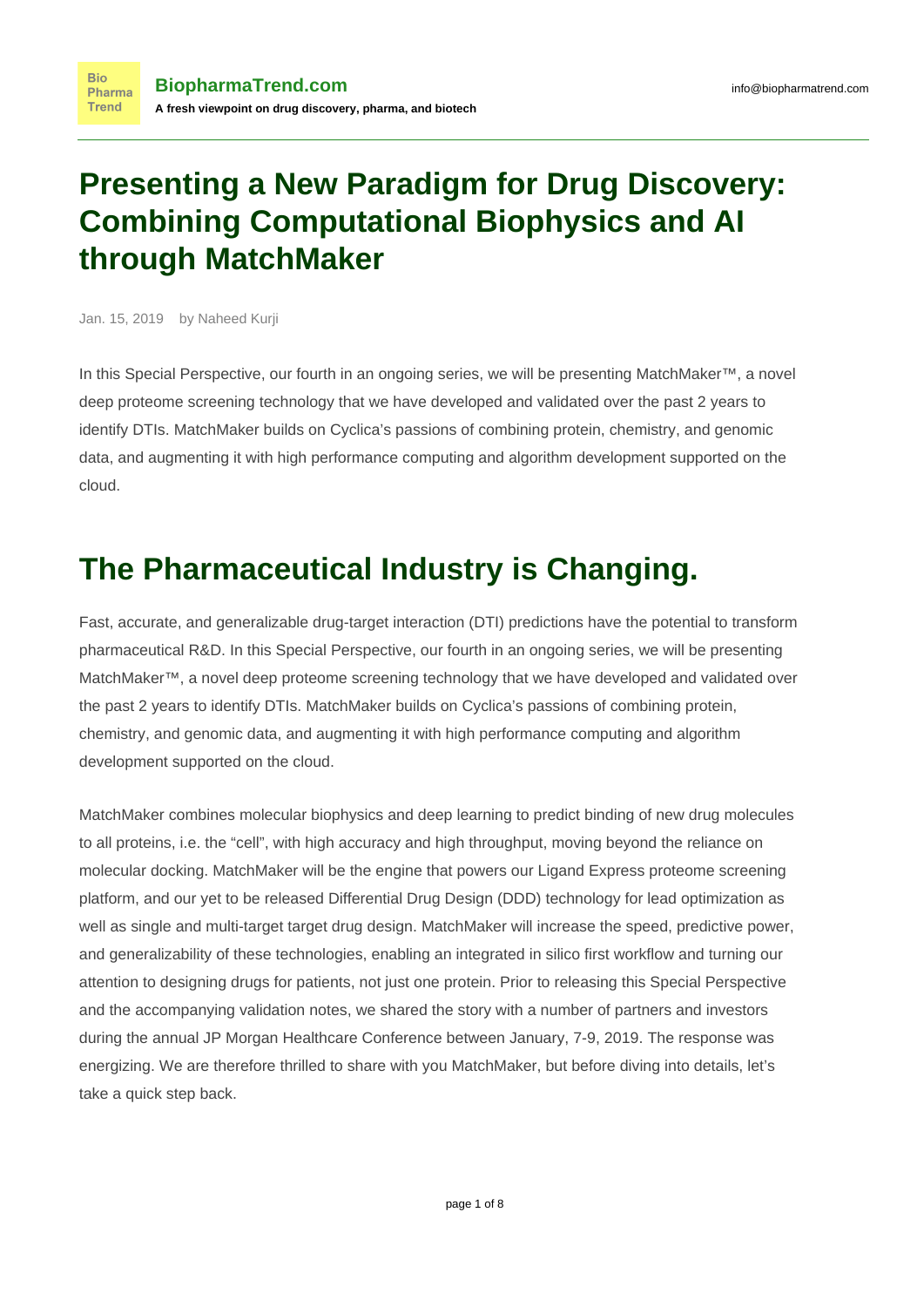**Cyclica combines knowledge about proteins, drug design, '-omics' big data, and artificial intelligence to bring a revolutionary platform to the market.**

## **A Review of the First Three Special Perspectives**

Over the past 1.5 years, we have released three Special Perspectives with the goal of exciting the world about what we are doing at Cyclica:

In the [first](https://cyclicarx.com/news/2017/2/1/special-perspective) Perspective, entitled **A Look at Yesterday, Today, and Tomorrow**, we provided a historical overview of computational drug discovery, including a review of Computer Assisted Drug Discovery (CADD), High Throughput Screening (HTS), Virtual Screening, and Artificial Intelligence (AI) applications. We also introduced Ligand Express®, Cyclica's first-in-class in silico proteome screening technology.

In the [second](https://cyclicarx.com/news/in-silico-polypharmacology) note, entitled **In Silico Polypharmacology**, we explained why designing drugs for only one protein target, often driven by HTS, virtual screening or AI-enhanced virtual screening, is limited. We pointed out that those methods do not consider the upwards of 300 off-target protein interactions of a small molecule, many of which are not known up front. Even the most carefully designed molecules, with promising inhibition constants for a given target, often fail due to unanticipated off-target activity. We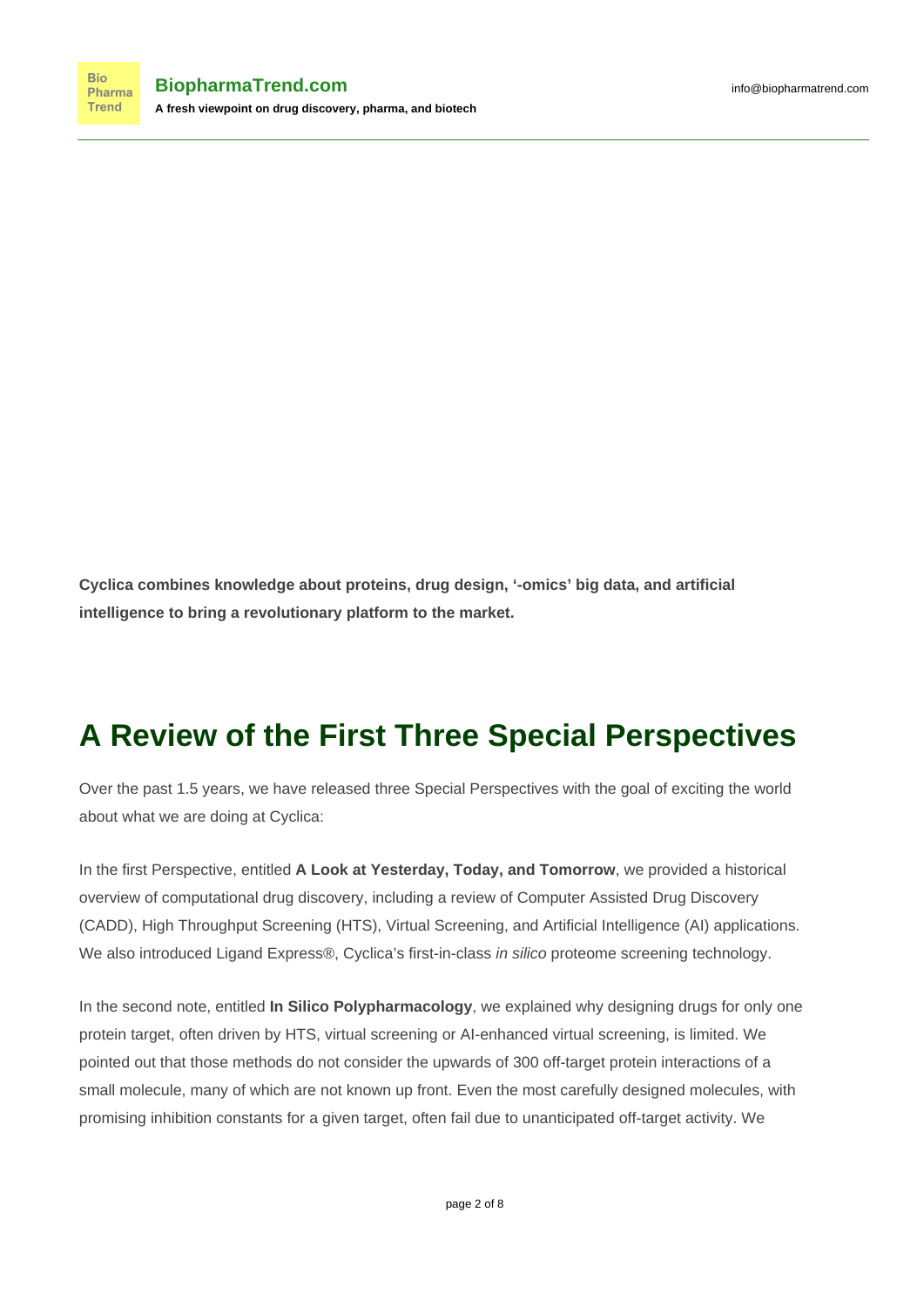presented Torcetrapib as a costly example of a promising drug that failed in late stage clinical trials. We then introduced the notion of in silico polypharmacology - that using computational methods to understand how a drug will interact with all proteins, scientists will be able to form more robust hypotheses, make more informed decisions, and thereby reduce the risk associated with drug discovery and development.

In the [third](https://cyclicarx.com/news/artificial-intelligence-drug-discovery) note, entitled **Artificial Intelligence for Drug Discovery**, we discussed the growing use of AI within the pharmaceutical industry, with emphasis on the area of drug discovery. We also presented important limitations of AI, and provided our perspective on how best to drive value in drug discovery by leveraging AI. There are two primary challenges (opportunities) that we are focused on regarding the use of AI in pharmaceutical R&D: i) interpretability, and ii) generalization. As professor Tommi Jaakkola from MIT stated in the MIT Artificial Intelligence: Implications for Business Strategy course: "deep learning architectures…remain quite opaque about how they actually solve the problem. So, there is a question, then, how we can learn to interpret and trust the predictions of these methods". He then goes on to conclude: "the key problem here [with AI/machine learning/ deep learning], fundamentally, is a problem of generalization - how do I learn from a training set so that I can generalize and do well on the task that I have not yet seen".

Generalization has been a focus of recent applications of deep learning for conventional virtual screening. For example, convolutional neural networks (CNN) trained on atomically detailed 3D structures of protein/ligand complexes have been proposed by [Wallach et al. in 2015](https://arxiv.org/abs/1510.02855) in a non-peer reviewed paper, and [Ragoza et al. in 2017](https://www.ncbi.nlm.nih.gov/pubmed/28368587) in the ACS Journal of Chemical Information and Modeling. Ragoza et al. describe an open source implementation, but also raise substantial concerns about the approach. Ragoza et al. found that such CNN-enhanced virtual screening trained on publicly available data does not generalize well and therefore struggles to deliver value outside of the training set because the available data is too limited. Opening up a proverbial black box is crucial to convincing scientists, who are sceptical by nature, about the integrity and fidelity of the approach. It also offers some reassurance of true predictive power, as deep learning approaches are particularly prone to various forms of overfitting and over-estimation of predictive power due to limitations in testing protocols and data nuances like compound series bias.

The world of AI for pharmaceutical R&D has recently become very exciting, and is growing fast. According to Forbes, in articles from [November](https://www.forbes.com/sites/yiannismouratidis/2018/11/30/an-insight-of-ais-penetration-in-drug-development-market/) and [December](https://www.forbes.com/sites/yiannismouratidis/2018/12/16/the-rising-star-companies-in-ai-drug-development/#14ecd62751cf) 2018, there are now over 125 companies applying "AI" for Drug Discovery, with Cyclica listed amongst the top 20. While this is encouraging, we have set our sights on achieving something much bigger than that.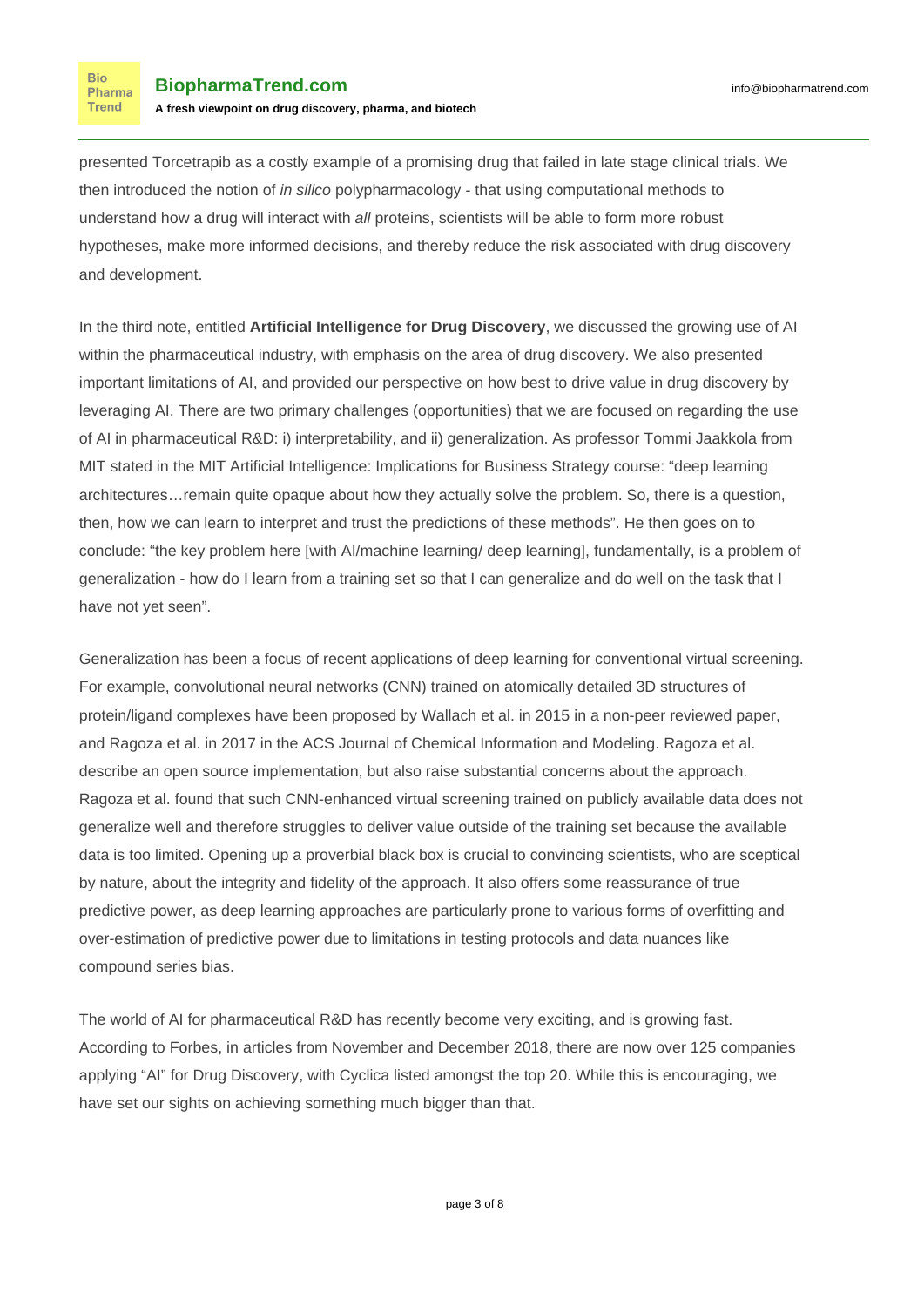**Bio** 

# **Polypharmacology Through In Silico Proteome Screening**

Real AI transformation to the drug-discovery process will not come from simple point solutions that merely substitute for an existing technology (like ultra-HTS), but from higher order advances that modify and redefine the approach to drug discovery. At Cyclica, we believe this will arise from a holistic understanding of drug effects on the human body, i.e. all proteins in the cell. The efficacy, polypharmacology, toxicity, and side effects of drugs are mediated through interactions with tens to hundreds of proteins found within the human proteome. The desire to profile the physiological effect of a drug on cellular systems has inspired numerous in silico and experimental approaches, each with their own strengths and weakness. Experimental approaches to investigate polypharmacology, such as Thermal Proteome Profiling (TPP), CETSA or other Mass Spectrometry based approaches, are restricted to proteins that happen to be expressed in the cell type used, and thus are not able to scale up to the entire proteome or uncover previously unknown targets.

Taking a computational approach as an alternative to reveal a drug's polypharmacology has been widely recognized as important, but no commercially viable solution has emerged. In the early days at Cyclica we developed, validated, and commercialized a novel in silico proteome screening technology that formed the core of our Ligand Express platform. With proteome screening, which is based on the use of pocket profiling, surface matching, and classical docking, Ligand Express screens small molecules against repositories of structurally-characterized proteins to identify their significant targets. Ligand Express then leverages AI to determine the biological relevance of those targets, and applies systems biology to link them to particular biological processes or disease states. By leveraging large scale, proteome-wide structure data, Ligand Express provides a panoramic view of all activities of a small molecule, providing scientists with valuable insights into the polypharmacology of a given drug. The platform is used to investigate the mechanism of drug action, including the elucidation of both desired and undesired drug effects. Ligand Expressis is also used to identify potentially deleterious side effects earlier in the drug development process. Our technology has been widely tested and accepted, and is actively being used by many pharmaceutical companies. Over the past several months we have announced deals with [Bayer](https://www.businesswire.com/news/home/20181126005455/en/Cyclica-Drives-Drug-Discovery-AI-Augmented-Integrated-Network) [Pharma AG](https://www.businesswire.com/news/home/20181126005455/en/Cyclica-Drives-Drug-Discovery-AI-Augmented-Integrated-Network), [Merck KGaA](https://www.prnewswire.com/news-releases/merck-kgaa-darmstadt-germany-in-agreement-with-cyclica-for-ai-augmented-screening-platform-to-expand-research-capabilities-801736521.html), [Eurofarma,](https://cyclicarx.com/news/eurofarma-cyclica-collaboration) [WuXi Apptec](https://www.fiercebiotech.com/cro/wuxi-apptec-and-cyclica-to-collaborate-drug-discovery-efforts), and the [National Research Council \(NRC\) of](https://www.businesswire.com/news/home/20181024005644/en/Cyclica%E2%80%99s-Cloud-Based-Platform-Ligand-Express-New-Discovery) [Canada](https://www.businesswire.com/news/home/20181024005644/en/Cyclica%E2%80%99s-Cloud-Based-Platform-Ligand-Express-New-Discovery), and many others.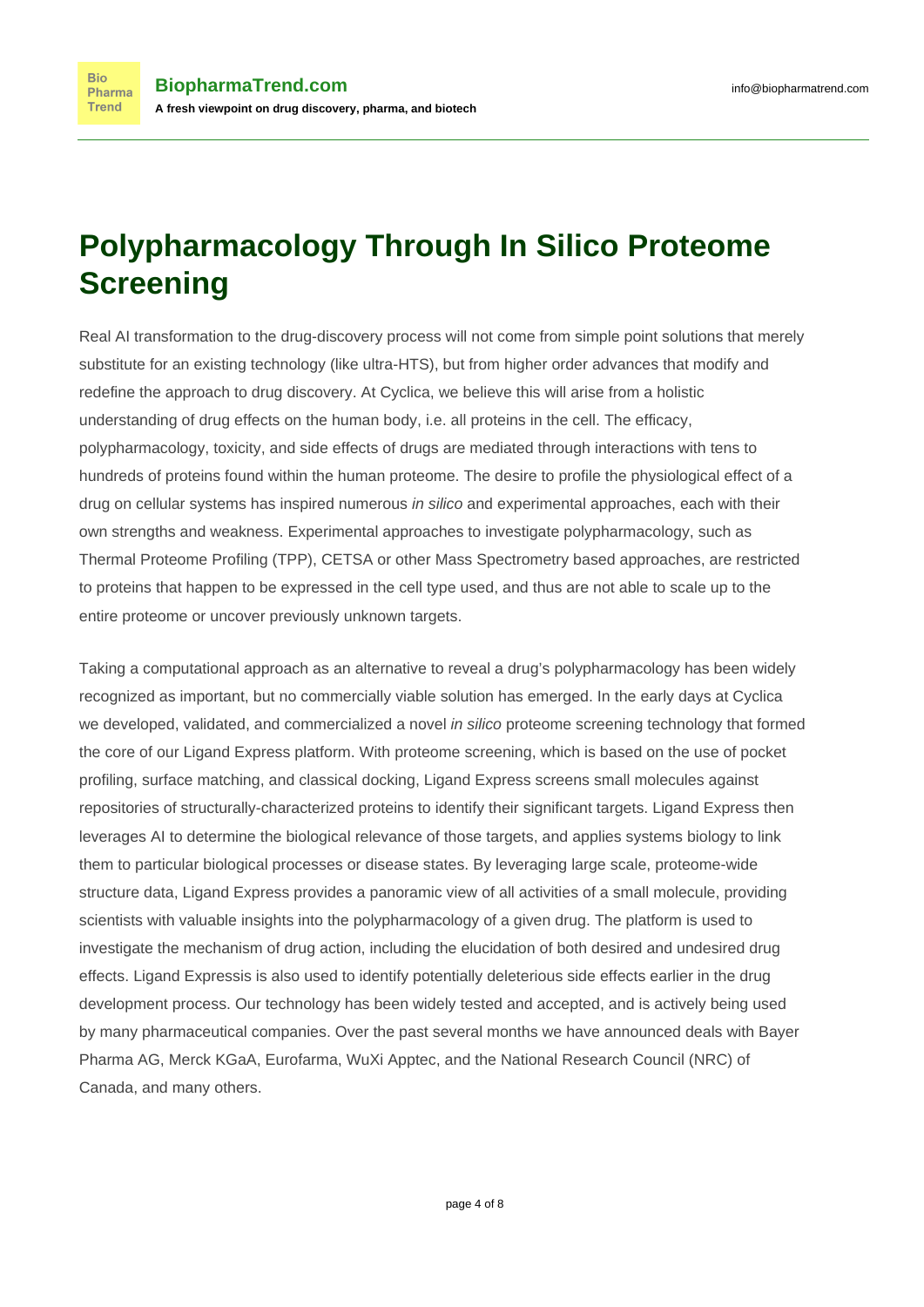

While Ligand Express has driven substantial value for our pharmaceutical partners, we realized that it had two important limitations that we saw as opportunities for future innovation: i) throughput was limited; only one molecule could be submitted for proteome screening at a time, only a handful of molecules could be processed simultaneously, and it took several days for a run to be finished; and ii) proteome screening was reliant on classical molecular docking to score and rank protein hits that emerged from surface matching, which we recognized are limited by a number of shortcomings. Despite those limitations, the combination of surface matching and docking performed well, as can be seen in our early validation notes - the data we presented in those early notes was encouraging, but not without room for improvement. Stated differently, our initial approach was **good** but not **great**. Over the past two years, we have set out to address these limitations, and we believe we have made a substantial leap in computational chemistry and drug discovery. This has been achieved with MatchMaker.



**Ligand Express evaluates all proteins within a cell, paving the way for a wholistic drug design. Now that Ligand Express is powered with MatchMaker, it is possible to start designing for patients, not for a single protein at a time.**

# **Introducing MatchMaker: A Leap Forward in Pharma R&D**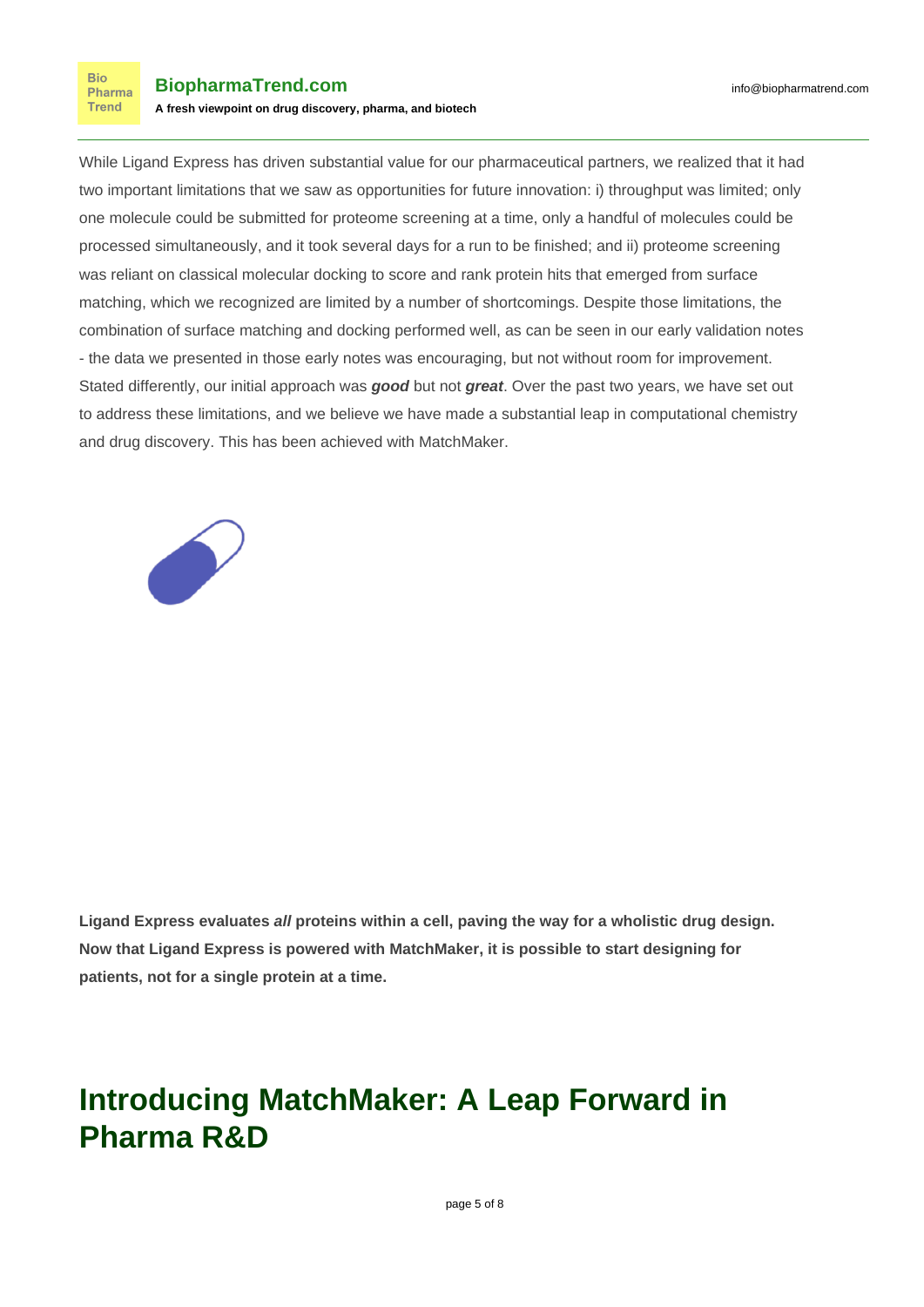To progress beyond the limitations of molecular docking, we have developed, validated, and patented MatchMaker, a novel deep learning approach that leverages the millions of known Drug/Target Interactions (DTI) found in public databases while retaining the generalizability advantages of structure-based approaches. MatchMaker has been incorporated in Ligand Express to achieve proteome screening on a larger scale than previously possible, and in our yet-to-be released DDD technology to accelerate the de novo design of smart NCEs. DDD will be formally announced in early 2019. By synthetically augmenting DTI datasets with structure-based information using an appropriate abstraction of biophysical interactions, we can integrate high-volume and high-dimension data with neural networks. This creates generalizable models that learn drug-target compatibility. MatchMaker achieves a high degree of accuracy, outperforming experimental screening approaches, demonstrated in the face of stringent testing criteria mimicking real-world applications in pharmaceutical R&D.

Other computational DTI predictions focus on single target virtual screening, and include ligand-based approaches and structure-based approaches. Unlike target-centric virtual screening technologies that screen millions of molecules against one protein target, MatchMaker is the first technology that permits the rapid screening of millions of molecules against the entire human proteome in an **all-by-all** analysis. Consistent with our philosophy that AI is best when it complements computational biophysics, MatchMaker is based on structure-based and knowledge-based technology, combining the best of both.

When we first observed the high accuracy our deep learning models achieved, we were skeptical and spent a long time searching for flaws in our benchmarking. Once we convinced ourselves, we knew that our claims would understandably be met with skepticism externally, so we undertook an extensive and rigorous set of benchmarks, and worked with some of our partners to perform blind-evaluations. The results have been very exciting, far exceeding our own expectations. Our validation note, which can be found [here,](https://static1.squarespace.com/static/54b9178ae4b09cb81d821314/t/5c3ce4f94fa51afb62e1074e/1547494654217/Cyclica_ValidationNote_MatchMaker_Benchmark.pdf) shows that MatchMaker clearly outperformed Secure DTI, a comparable approach recently published by [Hie et al. \(Science 2018\)](https://www.ncbi.nlm.nih.gov/pubmed/30337410), despite the use of more stringent testing conditions. In short, we were able to do more, even when stressing our system intensely. Our application note, which can be found [here](https://static1.squarespace.com/static/54b9178ae4b09cb81d821314/t/5c3ce539758d4640ed8d355b/1547494716230/Cyclica_ValidationNote_MM_TPP.pdf) shows that MatchMaker offers accuracy comparable to, and possibly better than, costly experimental methods such as thermal proteome profiling (TPP).

We began sharing matchmaker data with a number of pharmaceutical collaborators in the form of re-ranked protein interaction lists. Their feedback was that the results were consistently superior to previous docking based rankings and, where applicable, comparable and confirmative of experimental results. Over the next few months we will continue to collaborate with our partners to perform more scientific validation to be reported along with more details on the methodology in an upcoming peer-reviewed publication.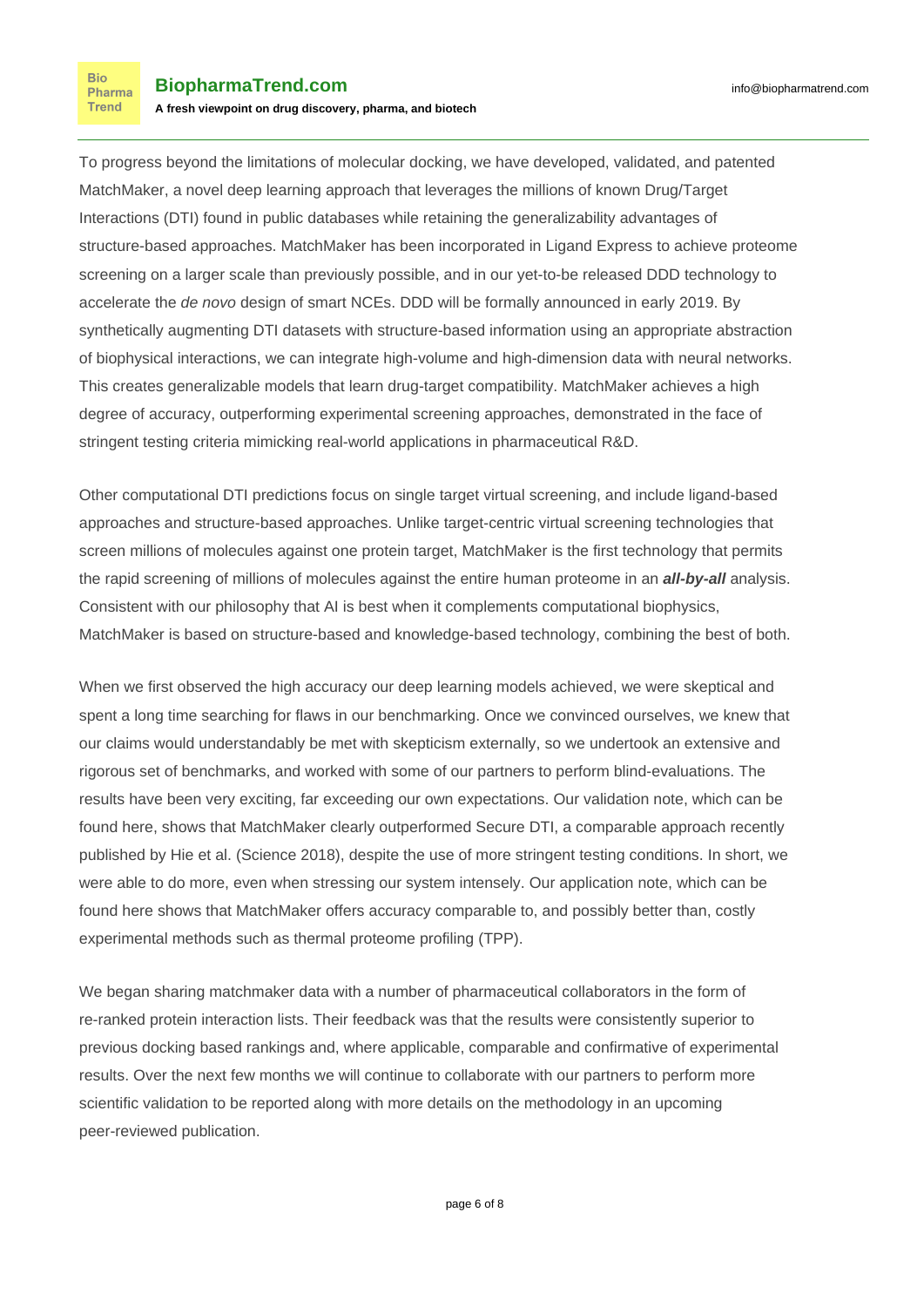## **Looking Forward: Driving Drug Discovery by Doing More with AI**

Now, more than ever before, we are seeing demand from pharmaceutical companies for novel technological insights. They are showing a willingness to adopt **validated** technology platforms to improve the drug discovery process, to enhance the value chain, and introduce new opportunities for scientific exploration and product development. Specifically, we are seeing a demand for technologies that can identify and validate novel targets, design higher quality drugs more efficiently, and personalize the drug discovery and development process. We are also seeing the emergence of many companies who *claim* that their AI will swoop in and solve these very complex problems. We believe that AI (including machine learning and deep learning) will undeniably play a role in the future of drug discovery, but that it is not a "silver bullet". We also believe that the pharmaceutical industry is looking for more than just another technology that does one thing. Based on our market analysis, and conversations with existing and prospective partners, we believe that the pharmaceutical industry is looking for a holistic, integrated, and end-to-end enabling set of technologies that leverage AI to drive value at various stages of drug discovery.





**Cyclica is on a trajectory that will take us to our moonshot and beyond.**